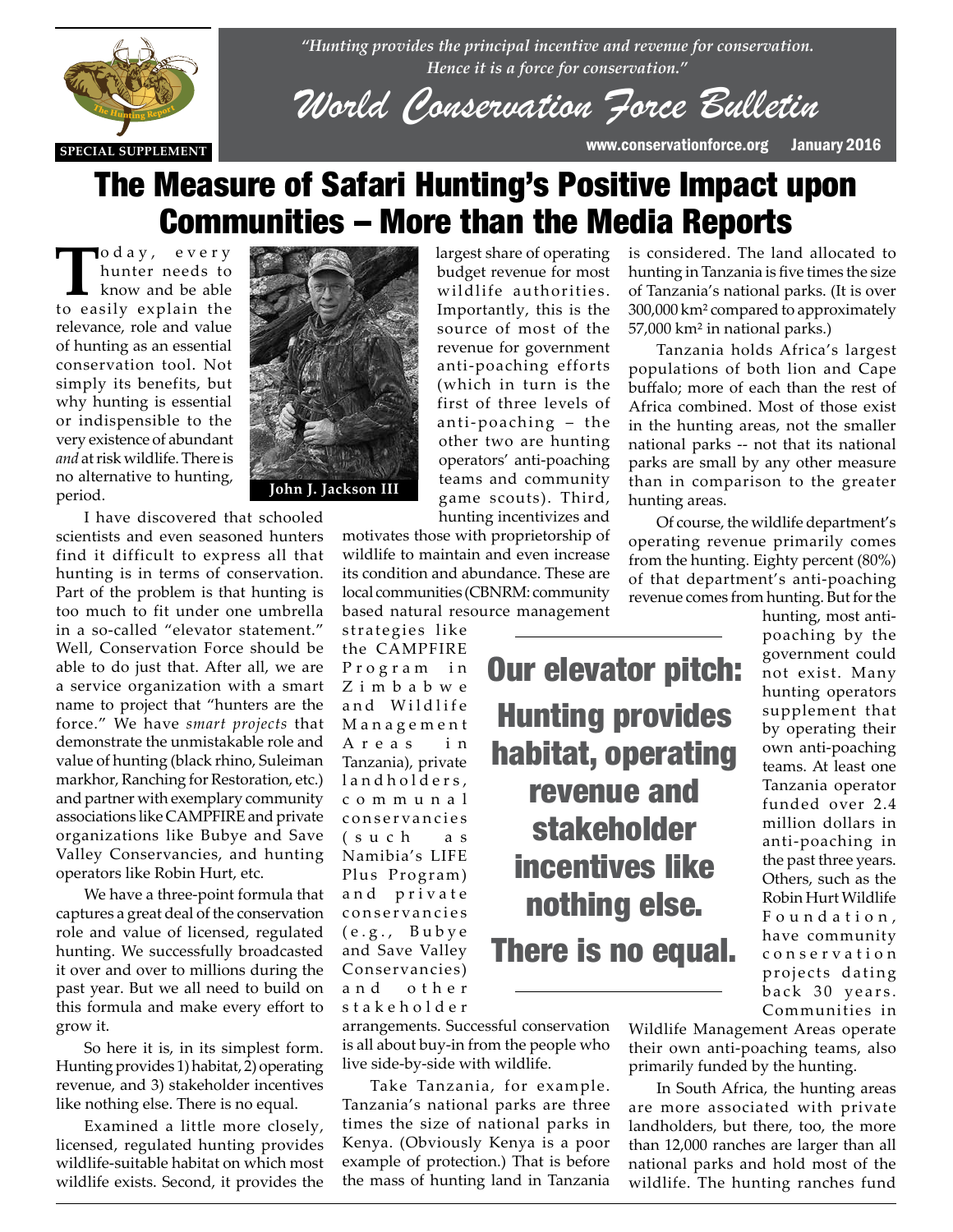#### *World Conservation Force Bulletin*

themselves. They pay for most wildlife. But for the hunting, most wildlife land, wildlife and related operating revenue, including anti-poaching and the private, proprietary incentives, would cease to exist. The dominant gamekeeping stakeholders are the private landholders. Hunting created those wildlife ranches when it out-competed livestock as the primary land use.

In Namibia, there are two pillars: private ranches and communal conservancies. First, there are the private ranches like in South Africa. Those ranches hold the world's largest populations of cheetah and black-

Licensed,

regulated hunting is far more than

sustainable.

What's more, it

is more than just

beneficial.

It is necessary or essential.

faced impala. The endangered cheetah and black-faced impala would be in dire straits were it not for ranchers (private stakeholders) who are incentivized by hunting to tolerate the species and certainly provide the necessary prey base for cheetah.

The second tier is where Namibia really excels: community c o n s e r v a n c i e s . C o m m u n a l conservation areas cover close to 20% of Namibia and

embrace around 175,000 people. Though smaller than privately owned land, 43% of the country, it is an area larger than national parks, 17% of Namibia's land. This is where a large share of Namibia's elephant (only 7,500 in 1995, around 20,000 today) and black rhino (downlisted from *Critically Endangered* to only *Vulnerable* on the IUCN *Red List* a decade ago) exists.

The Namibian Association of CBNRM Support Organizations (NACSO), www.nacso.org.na, puts it this way:

*A hunting ban would...have a direct impact on at least 48 of the 65 conservancies....Loss of hunting income would result in at least 30 conservancies becoming financially unsustainable...a large percentage of the currently 530* 

*game guards employed...would stand to lose their jobs. Across much of the currently 160,244 square kilometers of community conservation area, wildlife would no longer be considered a land-use priority and would be replaced by other uses such as livestock.*

It is clear that hunting secures the most habitat (more than national parks) and generally the most wildlife, is responsible for the conservation structure including most anti-poaching, and fortifies the stakeholder foundation. It is essential and necessary, not just a subjective choice for those of us who hunt. Just as it was the basis of recovery

for North American wildlife populations, c o n s e r v a t i o n hunting is fundamental to the survival of southern and eastern African wildlife populations.

As hunters, we do not interact only with wildlife. We come to know and bond with the local people too. They are part of the third stakeholder part of the conservation formula. When i n c e n t i v i z e d through hunting, their proprietorship interest can bloom

into conservation success. Namibia is one of the few instances in Africa where wildlife numbers are increasing in the wild (unfenced areas) and that is because of the proprietorship interest of the landholders-owners.

Conservation Force has created a new chart summarizing community project successes in Africa. It follows this introductory article. The chart will be updated annually and will be available on Conservation Force's website at www.conservationforce.org/news. html. Conservation Force has more in planning, but that will have to wait for a future announcement.

Licensed, regulated hunting is far more than sustainable. What's more, it is more than just beneficial. It is necessary; it is essential.



John J. Jackson, III

PUBLISHER Barbara Crown

Copyright ©2015 by Dagga Boy Enterprises LLC. ISSN 1052-4746. This bulletin on hunting-related conservation matters is published periodically free of charge for subscribers to The Hunting Report, 12182 SW 128 Street, Miami, FL 33186. All material contained herein is provided by famed wildlife and hunting attorney John J. Jackson, III with whom The Hunting Report has formed a strategic alliance. The purpose of the alliance is to educate the hunting community as well as pro-advocacy of hunting rights opportunities. ife populations.<br>More broadly, the alliance will also seek to open up new<br>As hunters, we hunting opportunities worldwide and ward off attacks on hunting opportunities worldwide and ward off attacks on currently available opportunities. For more information on Conservation Force and/or the services available through Jackson's alliance with The Hunting Report, write:<br> **THE HUNTING REPORT**<br> **THE HUNTING REPORT**<br> **THE HUNTING REPORT**<br> **THE HUNTING REPORT**<br> **THE HUNTING REPORT**<br> **THE HUNTING REPORT**<br> **THE HUNTING REPORT** 

Conservation Force 3240 South I-10 Service Road West, Suite 200 Metairie, LA 70001 Tel. 504-837-1233 Fax 504-837-1145 www.ConservationForce.org

For reprints of this bulletin or permission to reproduce it and to inquire about other publishing-related matters, write:

The Hunting Report 12182 SW 128 Street Miami, FL 33186 Tel. 1-800-272-5656 Fax 305-253-5532

*Remember to favor Conservation Force's Corporate Sponsors:*





www.hornady.com



ripcordtravelprotection.com

*The leaders in their fields.*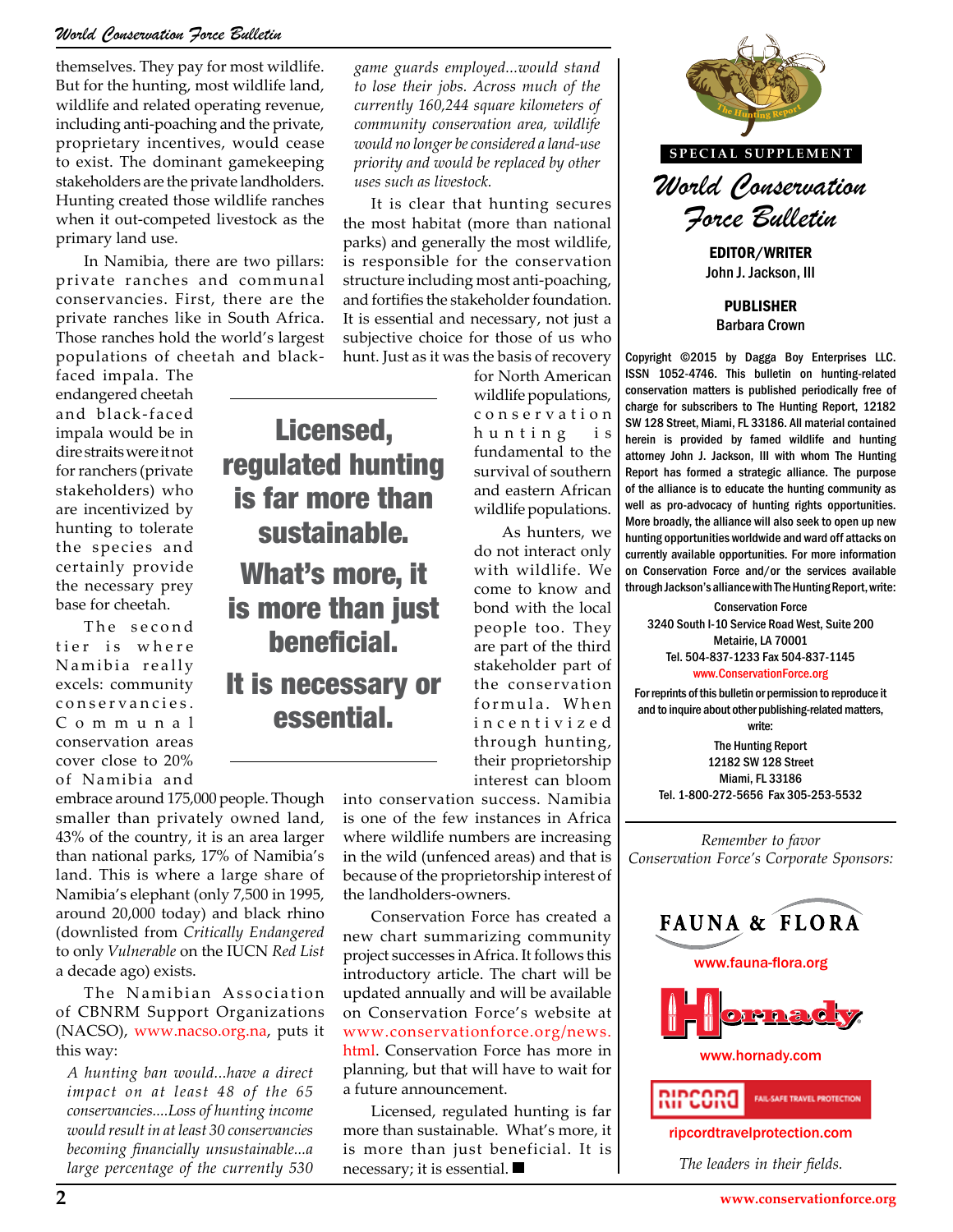## Community-Based Natural Resource Management Revenue Sharing from Tourist Safari Hunting In 2015

|                                                                       | <b>Namibia</b>                                 | <b>Tanzania</b>                                                                                                                                                                                                                                                                                                                                                                                                                                                                                                                                                                                                                                      | Zambia                                                                                                                                                                  | <b>Zimbabwe</b>                                                                                                                    | <b>Mozambique</b>                                                                                    |
|-----------------------------------------------------------------------|------------------------------------------------|------------------------------------------------------------------------------------------------------------------------------------------------------------------------------------------------------------------------------------------------------------------------------------------------------------------------------------------------------------------------------------------------------------------------------------------------------------------------------------------------------------------------------------------------------------------------------------------------------------------------------------------------------|-------------------------------------------------------------------------------------------------------------------------------------------------------------------------|------------------------------------------------------------------------------------------------------------------------------------|------------------------------------------------------------------------------------------------------|
| <b>Title &amp; description</b><br>of CBNRM<br>program                 | <b>Namibia</b><br><b>Conservancies</b>         | <b>Wildlife</b><br><b>Management</b><br><b>Areas</b>                                                                                                                                                                                                                                                                                                                                                                                                                                                                                                                                                                                                 | Game<br><b>Management</b><br><b>Areas</b>                                                                                                                               | <b>CAMPFIRE</b><br><b>Program</b>                                                                                                  | Thcuma Tchato,<br><b>Chepenje Chetu</b><br>and Niassa<br><b>CBRNM</b>                                |
| <b>Community</b><br>percentage<br>share of fees                       | 100%                                           | 2015 Revenue<br>sharing system<br>(in brackets old<br>percentages):<br><b>Block Fees:</b><br>WMA 75%;<br><b>TWPF 25%;</b><br>DC 0% (No changes)<br>Game Fees:<br>WMA 65% (45%);<br><b>TWPF 25%;</b><br>DC 10% (15%);<br>Treasury $0\%$ (15%)<br><b>Conservation Fees:</b><br>WMA 70% (45%):<br><b>TWPF 25%;</b><br>DC 5% $(0\%)$ ;<br>Treasury $0\%$ (30%)<br><b>Observers Fees:</b><br>WMA 70% (45%);<br><b>TWPF 25%;</b><br>DC 5% (0%);<br>Treasury $0\%$ (30%)<br>Permit Fees:<br>WMA 70% (15%);<br><b>TWPF 25%;</b><br>DC 5% $(0\%)$ ;<br>Treasury $0\%$ (60%)<br>Tanzania Wildlife<br><b>Protection Fund</b><br>(TWPF) District<br>Council (DC) | Shared between<br>ZAWA and the<br>respective<br>communities on a<br>50/50%<br>basis for trophy fees.<br><b>Concession fees:</b><br>20% to<br>communities<br>80% to ZAWA | 100%<br>of all game fees to<br>program<br>distributed with<br><b>55%</b> to wards;<br>41% to RDC;<br>4% to CAMPFIRE<br>Association | Niassa: 20% of<br>all trophies and<br>concession fees<br>Thcuma Tchato:<br>33% of all trophy<br>fees |
| <b>CBNRM</b><br>area size                                             | 160,244 km2<br>(about 19,4% of<br>the country) | 27,924 km2<br>(roughly 3% of<br>mainland)                                                                                                                                                                                                                                                                                                                                                                                                                                                                                                                                                                                                            | 167,000 km2                                                                                                                                                             | 50.000 km2<br>(12,7% of the country)                                                                                               |                                                                                                      |
| <b>Number of</b><br>inhabitants &<br><b>beneficiaries</b><br>of CBNRM | <b>175,000</b> residents                       | 166 villages<br>inhabited by<br>480,000 people                                                                                                                                                                                                                                                                                                                                                                                                                                                                                                                                                                                                       |                                                                                                                                                                         | 777,000<br>households with 2.4<br><b>million</b> children<br>(25% of households in<br>Zimbabwe)                                    |                                                                                                      |